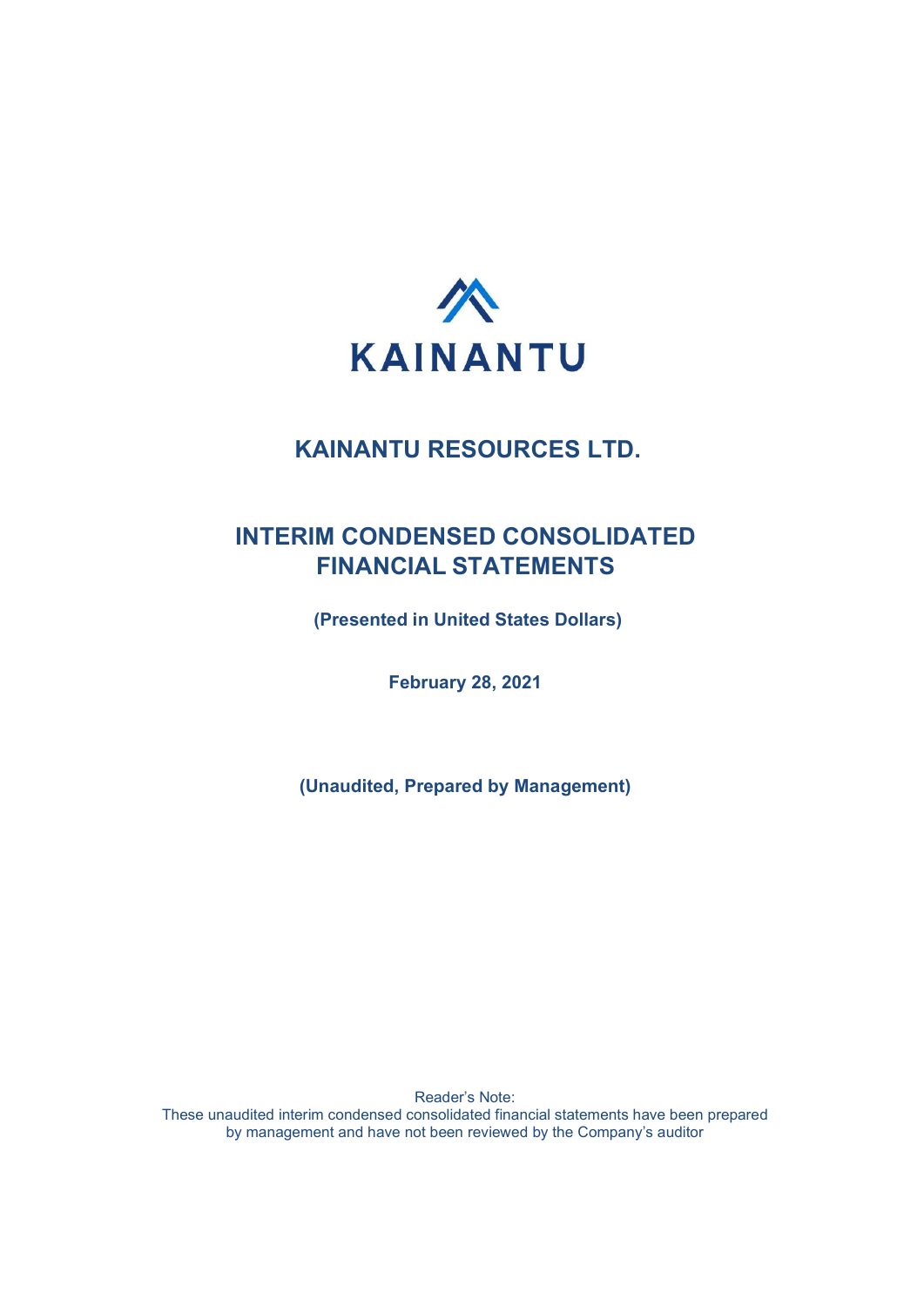### Interim Condensed Consolidated Statements of Financial Position (Presented in United States Dollars) (Unaudited, Prepared by Management)

| As at                                                                | <b>Note</b>    | February<br>28, 2021 |             | <b>November</b><br>30, 2020 |
|----------------------------------------------------------------------|----------------|----------------------|-------------|-----------------------------|
| <b>ASSETS</b>                                                        |                |                      |             |                             |
| <b>Current</b>                                                       |                |                      |             |                             |
| Cash and cash equivalents                                            |                | \$                   | 2,816,869   |                             |
| Receivables                                                          |                |                      | 76,288      | \$<br>11,097                |
| Deferred financing costs                                             |                |                      |             | 246,408                     |
| <b>Total Current Assets</b>                                          |                |                      | 2,893,157   | 257,505                     |
|                                                                      |                |                      |             |                             |
| <b>Non-Current</b>                                                   |                |                      |             |                             |
| Property and equipment                                               | 4              |                      | 455,101     | 461,626                     |
| Exploration and evaluation assets                                    | 5              |                      | 2,890,033   | 2,711,344                   |
| <b>Total Non-Current Assets</b>                                      |                |                      | 3,345,134   | 3,172,970                   |
|                                                                      |                |                      |             |                             |
| <b>Total Assets</b>                                                  |                | \$                   | 6,238,291   | \$<br>3,430,475             |
|                                                                      |                |                      |             |                             |
| <b>LIABILITIES AND SHAREHOLDERS' EQUITY</b>                          |                |                      |             |                             |
| <b>Current</b>                                                       |                |                      |             |                             |
| Accounts payable and accrued liabilities                             |                | \$                   | 330,445     | \$<br>421,454               |
| Due to related parties                                               | $\overline{7}$ |                      | 498,121     | 445,057                     |
| <b>Total Current Liabilities</b>                                     |                |                      | 828,566     | 866,511                     |
|                                                                      |                |                      |             |                             |
| <b>Shareholders' Equity</b>                                          |                |                      |             |                             |
| Share capital                                                        | 6              |                      | 6,056,402   | 2,802,177                   |
| Share-based payment reserve                                          |                |                      | 343,807     |                             |
| Accumulated other comprehensive income                               |                |                      | 29,364      | (5,748)                     |
| Deficit                                                              |                |                      | (1,019,848) | (232, 465)                  |
| <b>Total Shareholders' Equity</b>                                    |                |                      | 5,409,725   | 2,563,964                   |
|                                                                      |                |                      |             |                             |
| <b>Total Liabilities and Shareholders' Equity</b>                    |                | \$                   | 6,238,291   | \$<br>3,430,475             |
|                                                                      |                |                      |             |                             |
| Nature of business                                                   | 1              |                      |             |                             |
| Continuance of operations                                            | 2(c)           |                      |             |                             |
| Approved and authorized by the board of directors on April 29, 2021: |                |                      |             |                             |

| "Marcus Engelbrecht" |          | "Matthew Salthouse" |          |
|----------------------|----------|---------------------|----------|
| Marcus Engelbrecht   | Director | Matthew Salthouse   | Director |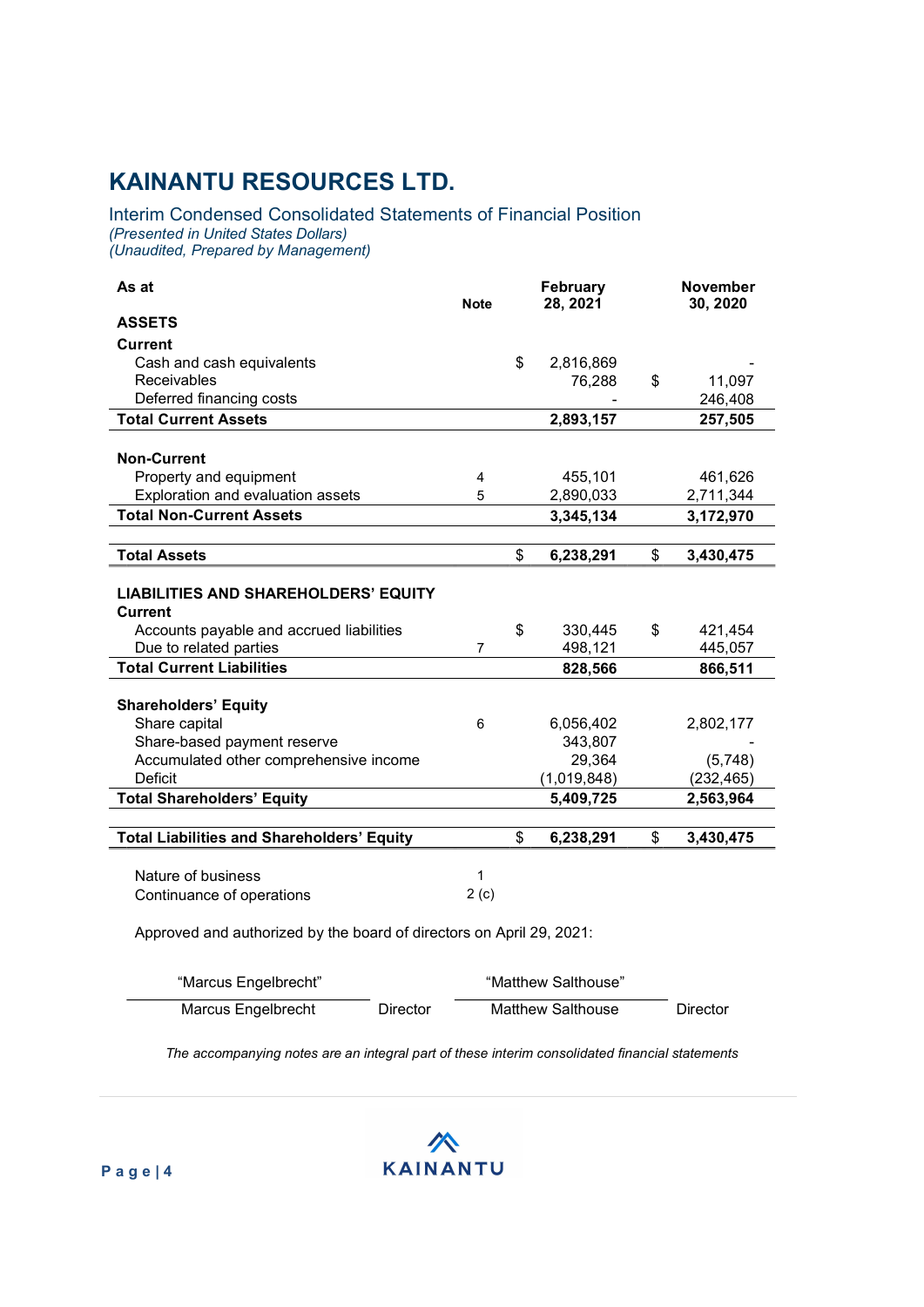Interim Consolidated Statements of Loss and Comprehensive Loss (Presented in United States Dollars) (Unaudited, Prepared by Management)

|                                                | <b>Note</b> | Three months<br>ended 28<br>February, 2021 | Three months<br>ended 28<br>February, 2020 |
|------------------------------------------------|-------------|--------------------------------------------|--------------------------------------------|
| <b>EXPENSES</b>                                |             |                                            |                                            |
| Accounting and legal                           |             | \$<br>22,306                               | \$<br>1,584                                |
| General and administrative                     |             | 50,916                                     |                                            |
| Management and consulting fees                 |             | 75,616                                     |                                            |
| Marketing and investor relations               |             | 70,953                                     |                                            |
| Share-based payments                           |             | 230,344                                    |                                            |
| <b>Total Expenses</b>                          |             | (450, 135)                                 | (1,584)                                    |
|                                                |             |                                            |                                            |
| <b>OTHER ITEMS</b>                             |             |                                            |                                            |
| Foreign exchange (gain) loss                   |             | \$<br>1,118                                | \$                                         |
| Listing expense                                |             | 336,130                                    |                                            |
| <b>Loss for the Period</b>                     |             | (787, 383)                                 | (1,584)                                    |
|                                                |             |                                            |                                            |
| Foreign exchange translation                   |             | \$<br>35,112                               | \$<br>34                                   |
| <b>Comprehensive Loss for the Period</b>       |             | \$<br>(752, 271)                           | \$<br>(1, 550)                             |
|                                                |             |                                            |                                            |
| Basic and diluted net loss per<br>common share |             | \$<br>(0.02)                               | \$<br>(1.06)                               |
|                                                |             |                                            |                                            |
| Weighted average number of common              |             |                                            |                                            |
| shares outstanding - basic and diluted         |             | 44,241,902                                 | 1,500                                      |

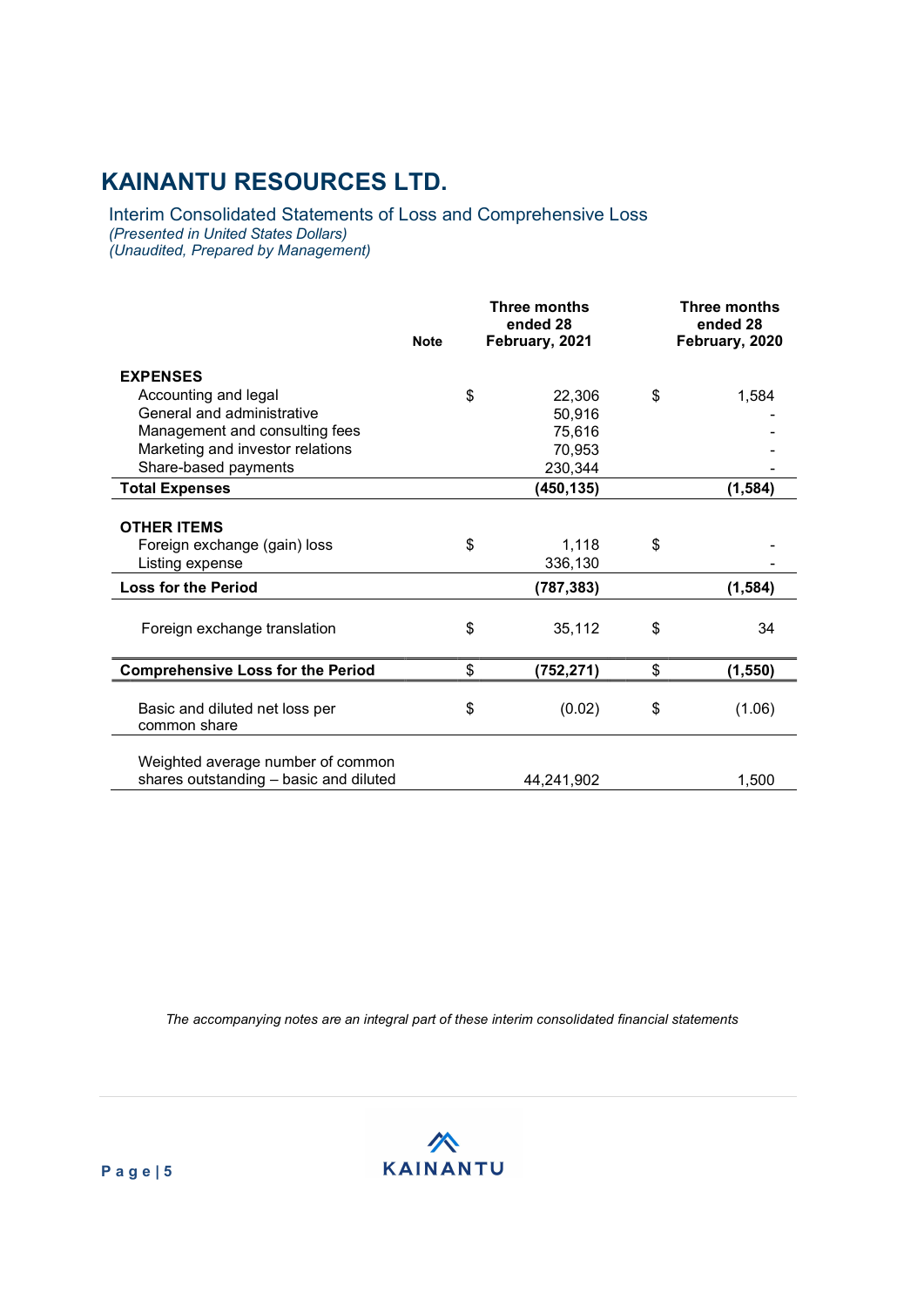Interim Consolidated Statements of Cash Flows (Presented in United States Dollars) (Unaudited, Prepared by Management)

|                                               | <b>Note</b> | Three months<br>ended 28<br>February, 2021 | <b>Three months</b><br>ended 28<br>February, 2020 |
|-----------------------------------------------|-------------|--------------------------------------------|---------------------------------------------------|
| <b>OPERATING ACTIVITIES</b>                   |             |                                            |                                                   |
| Loss for the period                           |             | \$<br>(787, 383)                           | \$<br>(1,584)                                     |
| Foreign exchange                              |             | 1,118                                      | 34                                                |
| Listing expense                               |             | 336,130                                    |                                                   |
| Share based payments                          |             | 230,344                                    |                                                   |
| Changes in non-working capital items:         |             |                                            |                                                   |
| Receivables                                   |             | (65, 191)                                  | (805)                                             |
| Accounts payable and accrued liabilities      |             | 142,181                                    | 2,355                                             |
| Due to related parties                        |             | 66,079                                     |                                                   |
| <b>Cash used in Operating Activities</b>      |             | (76, 722)                                  |                                                   |
| <b>INVESTING ACTIVITIES</b>                   |             |                                            |                                                   |
| Payment for exploration and evaluation assets |             | \$<br>(170, 114)                           | \$                                                |
| Payment for plant and equipment               |             | (2,050)                                    |                                                   |
| Cash acquired from reverse acquisition        |             | 125,881                                    |                                                   |
| <b>Cash used in Investing Activities</b>      |             | (46, 283)                                  |                                                   |
| <b>FINANCING ACTIVITIES</b>                   |             |                                            |                                                   |
| Proceeds from concurrent financing            |             | \$<br>2,921,481                            | \$                                                |
| Proceeds from warrant and option exercise     |             | 18,393                                     |                                                   |
| <b>Cash provided by Financing Activities</b>  |             | 2,939,874                                  |                                                   |
| Change in cash                                |             | 2,816,869                                  |                                                   |
| Cash, beginning the period                    |             |                                            |                                                   |
| Cash, end of period                           |             | \$<br>2,816,869                            | \$                                                |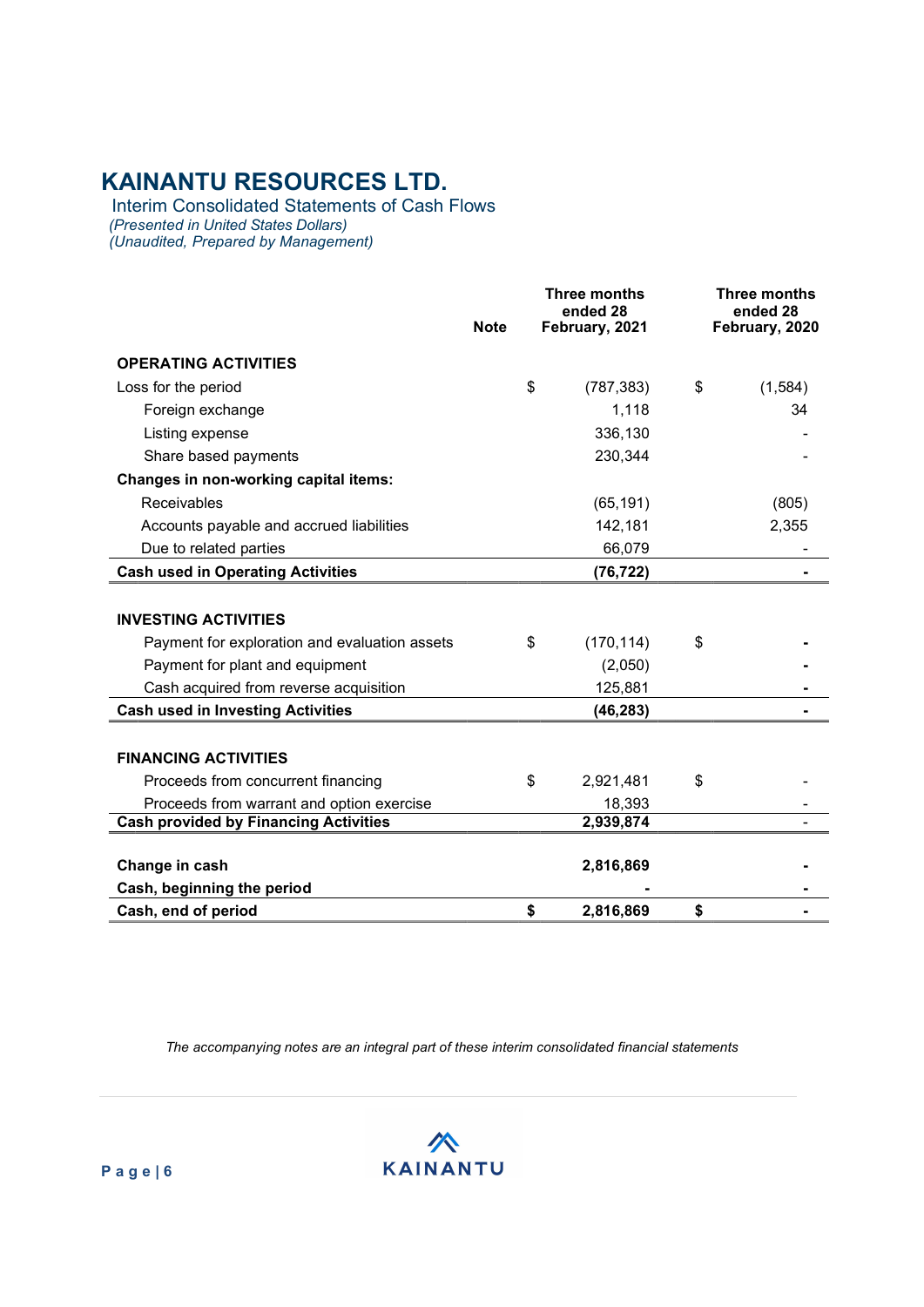Interim Consolidated Statements of Changes in Shareholders' Equity (Presented in United States Dollars) (Unaudited, Prepared by Management)

|                                                               |              | <b>Share Capital</b>    |                      |                                             |                                                                              |                      |                                                      |
|---------------------------------------------------------------|--------------|-------------------------|----------------------|---------------------------------------------|------------------------------------------------------------------------------|----------------------|------------------------------------------------------|
|                                                               | <b>Notes</b> | Number of<br>shares     | <b>Amount</b><br>\$  | Share-<br>based<br>payment<br>reserve<br>\$ | <b>Accumulated</b><br><b>Other</b><br>Comprehensive<br>Income / (Loss)<br>S. | <b>Deficit</b><br>\$ | <b>Total</b><br>Shareholders'<br><b>Equity</b><br>\$ |
| Balance - November 30, 2019                                   |              | 1,500                   | 2,169                | $\blacksquare$                              |                                                                              |                      | 2,169                                                |
| Loss for the period<br>Foreign exchange translation           |              | $\blacksquare$          |                      | $\blacksquare$                              | $\overline{\phantom{0}}$<br>34                                               | (1, 584)             | (1, 584)<br>34                                       |
| Balance - February 28, 2021                                   |              | 1,500                   | 2,169                | $\blacksquare$                              | 34                                                                           | (1, 584)             | 619                                                  |
| Balance - November 30, 2020                                   |              | 20,000,000              | 2,802,177            |                                             | (5,748)                                                                      | (232, 465)           | 2,563,964                                            |
| Consideration for reverse acquisition<br>Concurrent financing |              | 4,000,000<br>20,500,000 | 427,814<br>3,167,889 | $\overline{\phantom{a}}$                    | $\overline{\phantom{0}}$                                                     |                      | 427,814<br>3,167,889                                 |
| Finders' fees (shares)                                        |              | 572,400                 |                      |                                             |                                                                              |                      |                                                      |
| Finders' fees (warrants)                                      |              |                         | (89,990)             | 89,990                                      |                                                                              |                      |                                                      |
| Finders' fees (cash)                                          |              |                         | (29, 531)            |                                             |                                                                              |                      | (29, 531)                                            |
| Corporate finance fees (warrants)                             |              |                         | (23, 473)            | 23,473                                      |                                                                              |                      |                                                      |
| Corporate finance fees (cash)                                 |              |                         | (52, 541)            |                                             |                                                                              |                      | (52, 541)                                            |
| Share issuance costs                                          |              |                         | (164, 336)           |                                             |                                                                              |                      | (164, 336)                                           |
| Exercise of options                                           |              | 133,333                 | 10,458               |                                             |                                                                              |                      | 10,458                                               |
| Exercise of brokers warrants                                  |              | 100,000                 | 7,935                |                                             |                                                                              |                      | 7,935                                                |
| Loss for the period                                           |              |                         |                      |                                             |                                                                              | (787, 383)           | (787, 383)                                           |
| Share base payments                                           |              |                         | $\blacksquare$       | 230,344                                     |                                                                              |                      | 230,344                                              |
| Foreign exchange translation                                  |              |                         |                      |                                             | 35,112                                                                       |                      | 35,112                                               |
| Balance - February 28, 2021                                   |              | 45,305,733              | 6,056,402            | 343,807                                     | 29,365                                                                       | (1,019,848)          | 5,409,725                                            |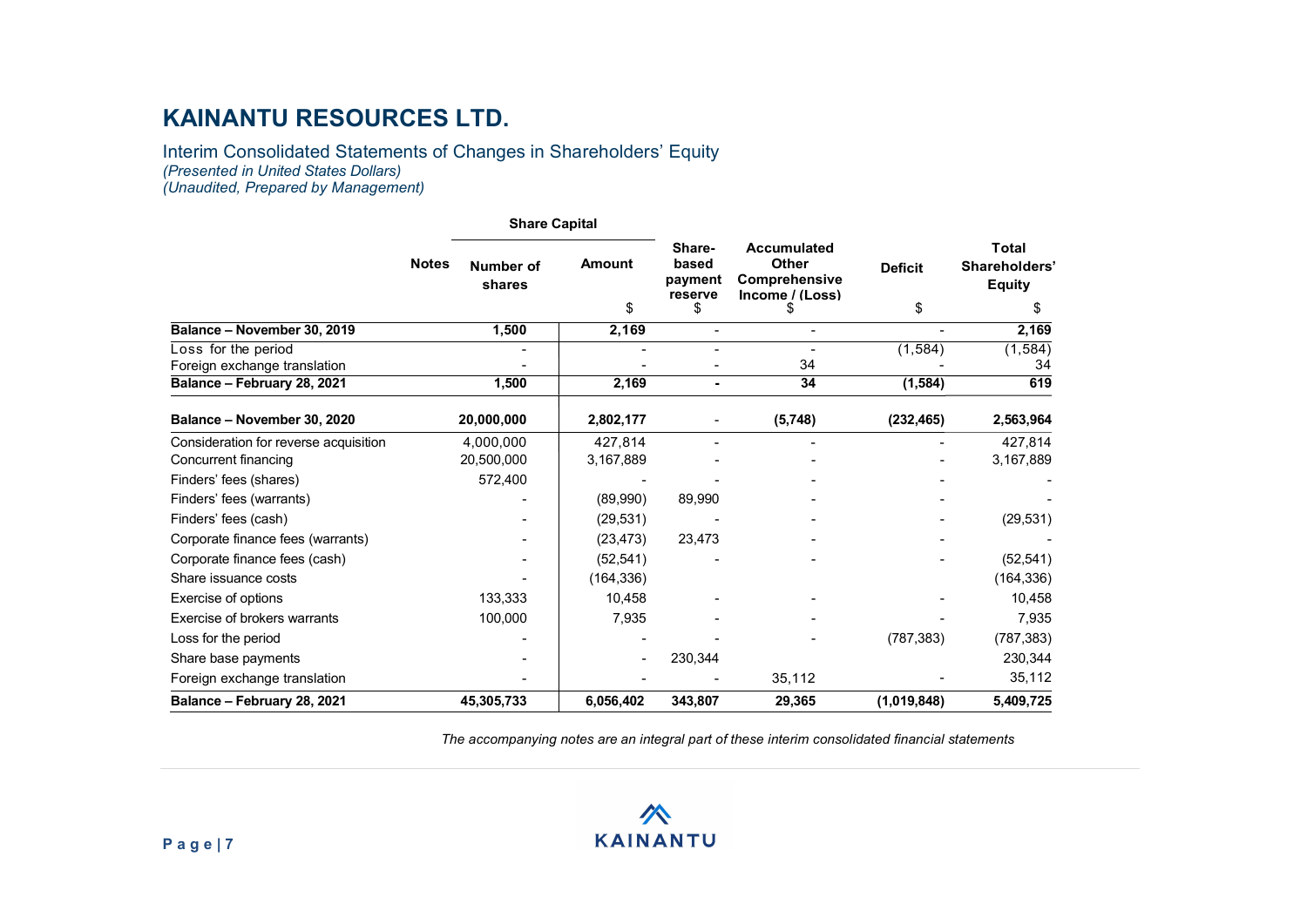Notes to the Interim Condensed Consolidated Financial Statements February 28, 2021 (Presented in United States Dollars) (Unaudited, Prepared by Management)

### 1. NATURE OF BUSINESS

The Company was incorporated under the Business Corporations Act (British Columbia) on July 4, 2018 and was a Capital Pool Company under the policies of the TSX Venture Exchange (the "TSX-V").

The principal business of the Company was the identification and evaluation of assets or businesses with a view to completing a "Qualifying Transaction" as it is defined in the policies of the TSX-V.

On November 23, 2020, the Company changed its name to Kainantu Resources Ltd. and on December 3, announced that it had completed the acquisition of all of the issued and outstanding shares of Kainantu Resources Pte. Ltd. ("Kainantu") (the "Transaction"). The Transaction resulted in a reverse takeover of the Company by the shareholders of Kainantu, constituting the Company's Qualifying Transaction as such term is defined in Policy 2.4 - Capital Pool Companies of the TSX-V.

Kainantu was incorporated in Singapore on August 21, 2019 and incorporated a subsidiary Kainantu Resources Limited, on February 1, 2020 for the purpose of acquiring mineral exploration properties in Papua New Guinea ("PNG").

Pursuant to the Transaction, the Company issued an aggregate of 20,000,000 Company Shares to the founding holders of common shares of Kainantu ("Kainantu Shares") on the basis of one Company Share for each Kainantu Share at price of Canadian Dollars ("CDN") \$0.20 per Kainantu Share. In addition, the Company will issue 5,000,000 common shares to the founding holders of Kainantu, pro rata in accordance with their holdings of Kainantu Shares, as additional consideration at such time as the Company has established and completed a technical report in compliance with National Instrument 43-101 - Standards of Disclosure for Mineral Projects ("NI 43-101") supporting an inferred resource (as such term is defined in NI 43-101).

Immediately following the Transaction:

- 2,100,000 common shares of the Company were held by the existing shareholders;
- 1,900,000 common shares of the Company were held by former Kainantu shareholders;
- 20,000,000 common shares of the Company were issued to the former shareholders of Kainantu in exchange of Kainantu Shares;
- 20,500,000 shares and 10,250,000 attaching warrants of the Company were issued pursuant to the concurrent financing in connection with the Transaction (the "Concurrent Financing"). The Company raised total proceeds of CDN \$4,100,000 from Concurrent Financing. Each warrant entitles the holder to acquire a common share of the Company at an exercise price of CDN \$0.40 per common share until December 3, 2023;
- 572,400 common shares and 286,200 attaching warrants of the Company were issued to certain arm's length finders as finders' fee payable in connection with the Concurrent Financing. Each warrant entitles the holder to acquire a common share of the Company at an exercise price of CDN \$0.40 per common share until December 3, 2023;
- 437,400 warrants of the Company were issued to certain arm's length finders as finders' fee payable in connection with the Concurrent Financing. Each warrant entitles the holder to acquire a common share of the Company at an exercise price of CDN \$0.20 per common share until December 3, 2023;
- 763,700 warrants were issued to certain finders. Each warrant entitles the holder to acquire a common share of the Company at an exercise price of CDN \$0.20 per common share until December 3, 2023; and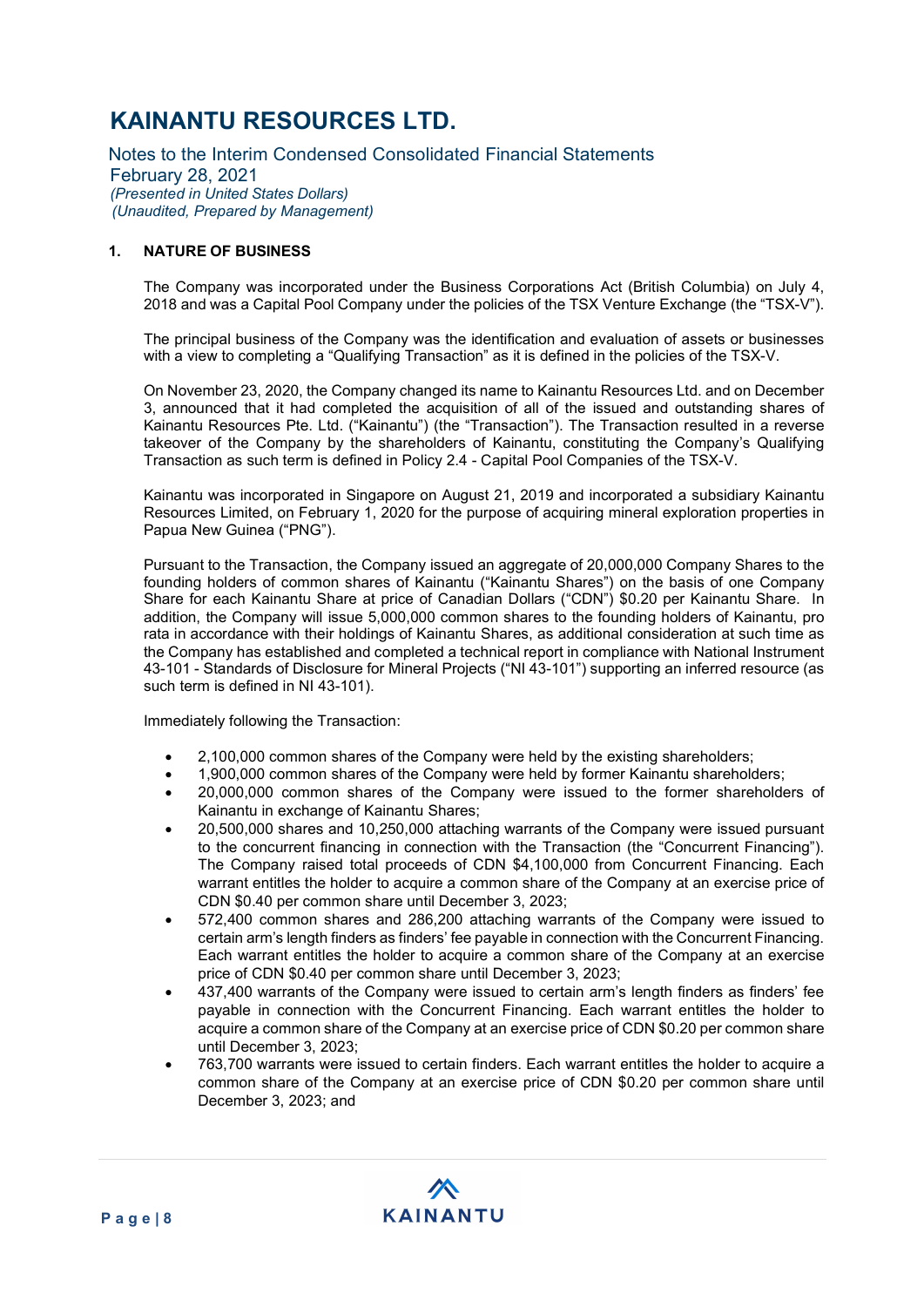Notes to the Interim Condensed Consolidated Financial Statements February 28, 2021 (Presented in United States Dollars) (Unaudited, Prepared by Management)

### 1. NATURE OF BUSINESS (continued)

 490,000 warrants were issued as a corporate finance fee. Each warrant entitles the holder to acquire a common share of the Company at an exercise price of CDN \$0.40 per common share until December 3, 2023.

Together the Company, Kainantu and Kainantu Resources Limited for a wholly owned consolidated group ("the Group")

Since the Transaction resulted in the shareholders of Kainantu obtaining control of the Company, it constituted a reverse acquisition for accounting purposes with Kainantu being identified as the accounting acquirer. The net assets of the Company at the date of the reverse acquisition were deemed to have been acquired by Kainantu.

### 2. BASIS OF PREPARATION

#### a. Statement of compliance

These consolidated financial statements have been prepared in accordance with International Accounting Standard ("IAS") 34 Interim Financial Reporting and based on principles of International Financial Reporting Standards ("IFRS") as issued by the International Accounting Standards Board and Interpretations of the International Financial Reporting Interpretations Committee ("IFRIC"). These financial statements should be read in conjunction with the annual audited consolidated financial statements of Kainantu Resources Pte. Ltd for the period ended November 30, 2020, which include all of the significant accounting policies, and have been prepared in accordance with the same methods of application.

These interim consolidated financial statements were approved by the board of directors on April 29, 2021.

#### b. Basis of measurement

These consolidated financial statements have been prepared on a historical cost basis, except for certain financial instruments which have been measured at fair value. In addition, these financial statements have been prepared using the accrual basis of accounting, except for cash flow information.

#### c. Continuance of Operations

These interim condensed consolidated financial statements are prepared on a going concern basis, which assumes that the Group will be able to meet its obligations and continue its operations for its next fiscal year. Realization values may be substantially different from the carrying values shown and these consolidated financial statements do not include adjustments that would be necessary if the going concern assumption is not appropriate.

The Group's continuing operations and its ability to meet mineral property and other commitments are dependent upon the ability of the Group to continue to raise additional equity or debt financing and to seek joint venture partners. Although the Group has been successful at raising capital in the past, there is no assurance that the Group will be able to raise adequate financing on terms that are acceptable to the Group, if at all. Based on its current plans, budgeted expenditures, and cash requirements, management believes the Group would need to raise additional capital to accomplish its business objectives thereafter.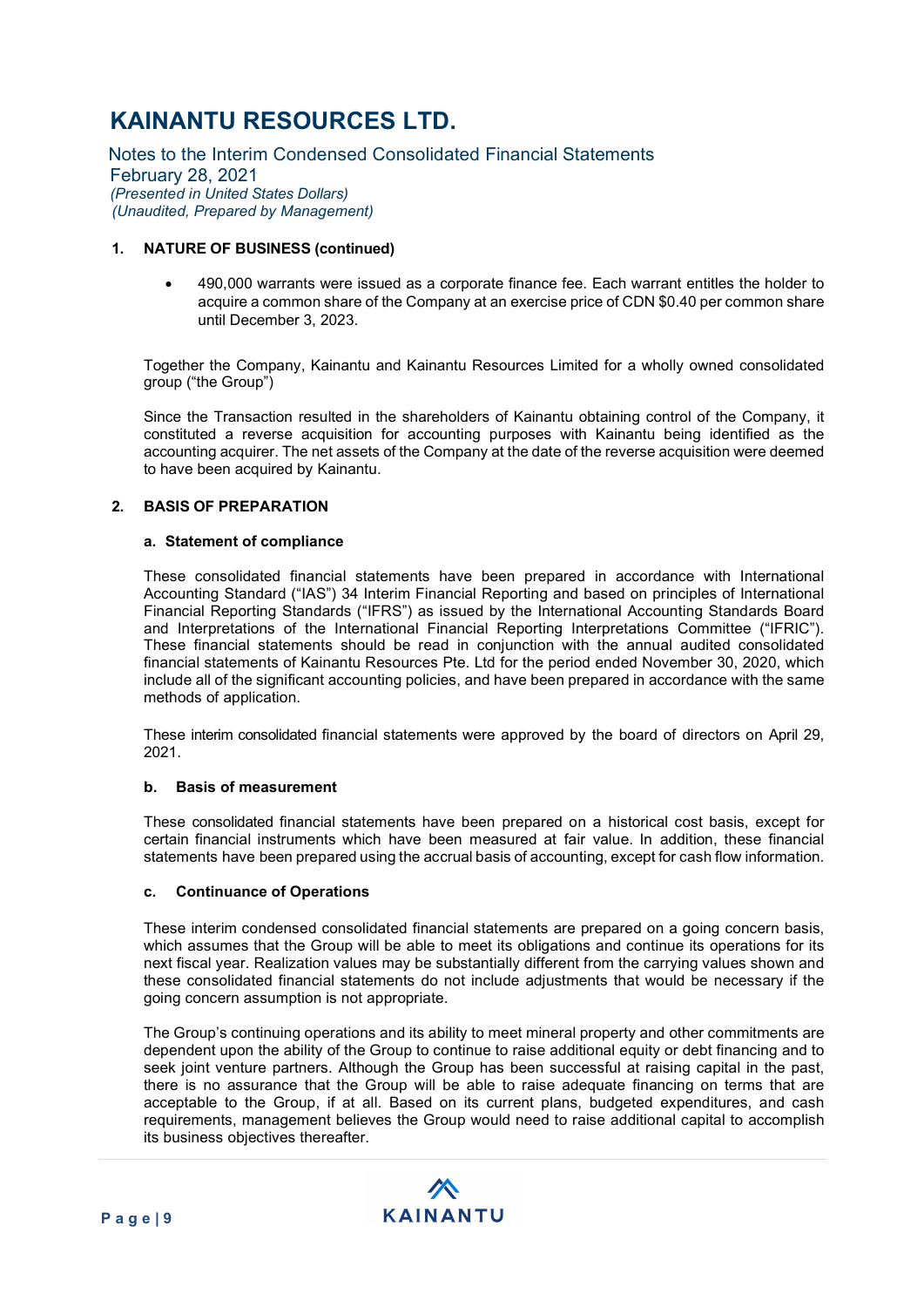Notes to the Interim Condensed Consolidated Financial Statements February 28, 2021 (Presented in United States Dollars) (Unaudited, Prepared by Management)

### 2. BASIS OF PREPARATION (Continued)

### d. Significant Accounting Estimates and Judgments

The preparation of financial statements in compliance with IFRS requires management to make certain critical accounting estimates and exercise judgement in applying the Group's policies. The estimates and associated assumptions are based on historical experience and various other factors that are believed to be reasonable under the circumstances, the results of which form the basis of making the judgments about carrying values of assets and liabilities that are not readily apparent from other sources. Actual results may differ from these estimates.

In preparing these interim condensed consolidated financial statements, the significant judgments made by management in applying the Group's accounting policies and the key sources of estimation uncertainty, except for the judgments and estimates involved with the reverse acquisition (Note 3), were the same as those applied to the audited consolidated financial statements of Kainantu Resources Pte. Ltd. for the period ended November 30, 2020.

#### e. Comparative Figures

Certain comparative figures have been reclassified to conform to the current year's presentation.

#### f. Presentation currency

These consolidated financial statements are presented in United States Dollars ("USD") which differs from the Company's functional currency which is CAD. Functional currencies of each entity are set out below.

Effective December 3, 2020, the Group has changed its presentation currency to USD from CAD. This change in presentation currency was made to better reflect the group's business activities, following the acquisition by Kainantu and forming the Group where the main operating entity adopts USD as the functional currency.

The interim condensed consolidated financial statements, for all years presented, are shown in the new presentation currency. Historically, the results of the Company have been presented in CAD.

Amounts are translated to the US dollar as follows:

- The consolidated income statements and consolidated statements of comprehensive income are translated into the presentation currency using the average exchange rates prevailing during each reporting period.
- Assets and liabilities on the consolidated statements of financial position were translated using the period-end exchange rates.
- Shareholders' equity balances were translated using historical rates based on rates in effect on the date of material transactions.

As a result of the change in presentation currency all amounts are expressed in USD unless otherwise noted.

The Group's non-USD functional currency entities have been translated to the USD dollar in accordance with IAS 21, The Effects of Changes in Foreign Exchange Rates.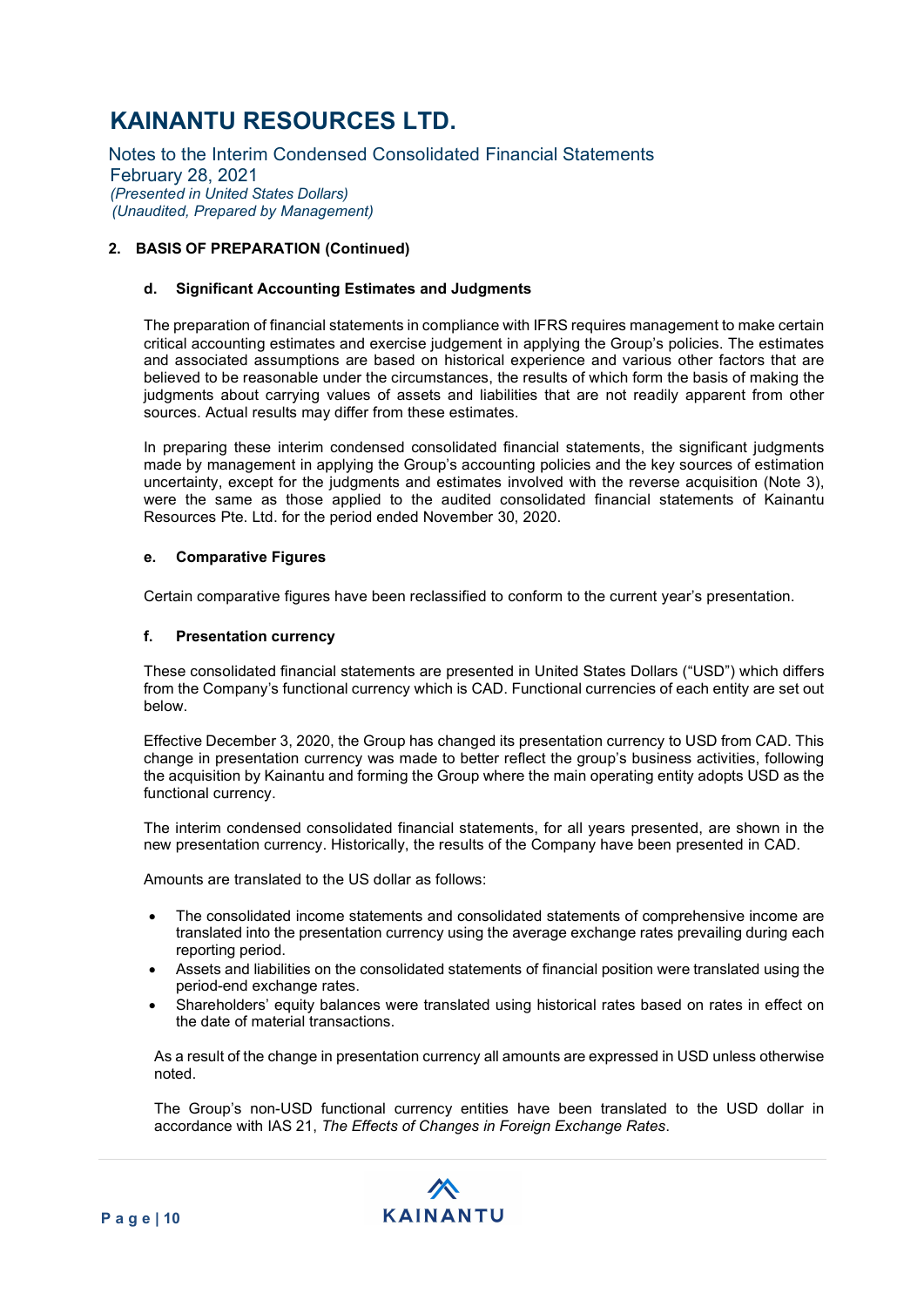Notes to the Interim Condensed Consolidated Financial Statements February 28, 2021 (Presented in United States Dollars) (Unaudited, Prepared by Management)

### g. Basis of consolidation

The consolidated financial statements comprise the financial statements of the Company and its subsidiary. Control is achieved when the Group is exposed, or has rights, to variable returns from its involvement with the investee and has the ability to affect those returns through its power over the investee.

Consolidation of a subsidiary begins when the Company obtains control over the subsidiary and ceases when the Company loses control of the subsidiary. All intra-group assets and liabilities, revenues, expenses and cash flows relating to intra-group transactions are eliminated.

| <b>Entity</b>              | Ownership<br>% | Country of<br>incorporation | Nature /<br><b>Activities</b> | <b>Functional</b><br><b>Currency</b> |
|----------------------------|----------------|-----------------------------|-------------------------------|--------------------------------------|
| Kainantu Resources Ltd     | ۰              | Canada                      | Listed company                | CAD                                  |
| Kainantu Resources Pte Ltd | 100%           | Singapore                   | Holding company               | SGD                                  |
| Kainantu Resources Limited | 100%           | Papua New<br>Guinea         | Mineral exploration           | <b>USD</b>                           |

### 3. REVERSE TAKEOVER OF PLB BY KAINANTU

As described in Note 1, on December 3, 2020, the Company and Kainantu completed the Transaction which constituted a reverse acquisition. The shareholders of Kainantu obtained control of the Company and the combined entity, by obtaining control of the voting power of the Company and the resulting power to govern its financial and operating policies.

For accounting purposes, Kainantu has been treated as the accounting parent company (legal subsidiary) and PLB has been treated as the accounting subsidiary (legal parent) in these consolidated financial statements.

The Transaction was accounted for as a reverse acquisition in accordance with the guidance provided in IFRS 2. Share-based Payments and IFRS 3. Business Combinations. As the Company did not qualify as a business according to the definition in IFRS 3, the reverse acquisition did not constitute a business combination, rather it was treated as an issuance of shares by Kainantu for the net assets of the Company and to obtain a listing status.

Accordingly, no goodwill or intangible assets were recorded with respect to the Transaction. As Kainantu was deemed to be the acquirer for accounting purposes, its assets, liabilities and operations since incorporation are included in these consolidated financial statements at their historical carrying value. The Company's results of operations have been included from December 3, 2020.

For the acquisition of the Company by Kainantu, the consideration received is deemed to be the fair value of the net assets of the Company which on December 3, 2020 were as follows: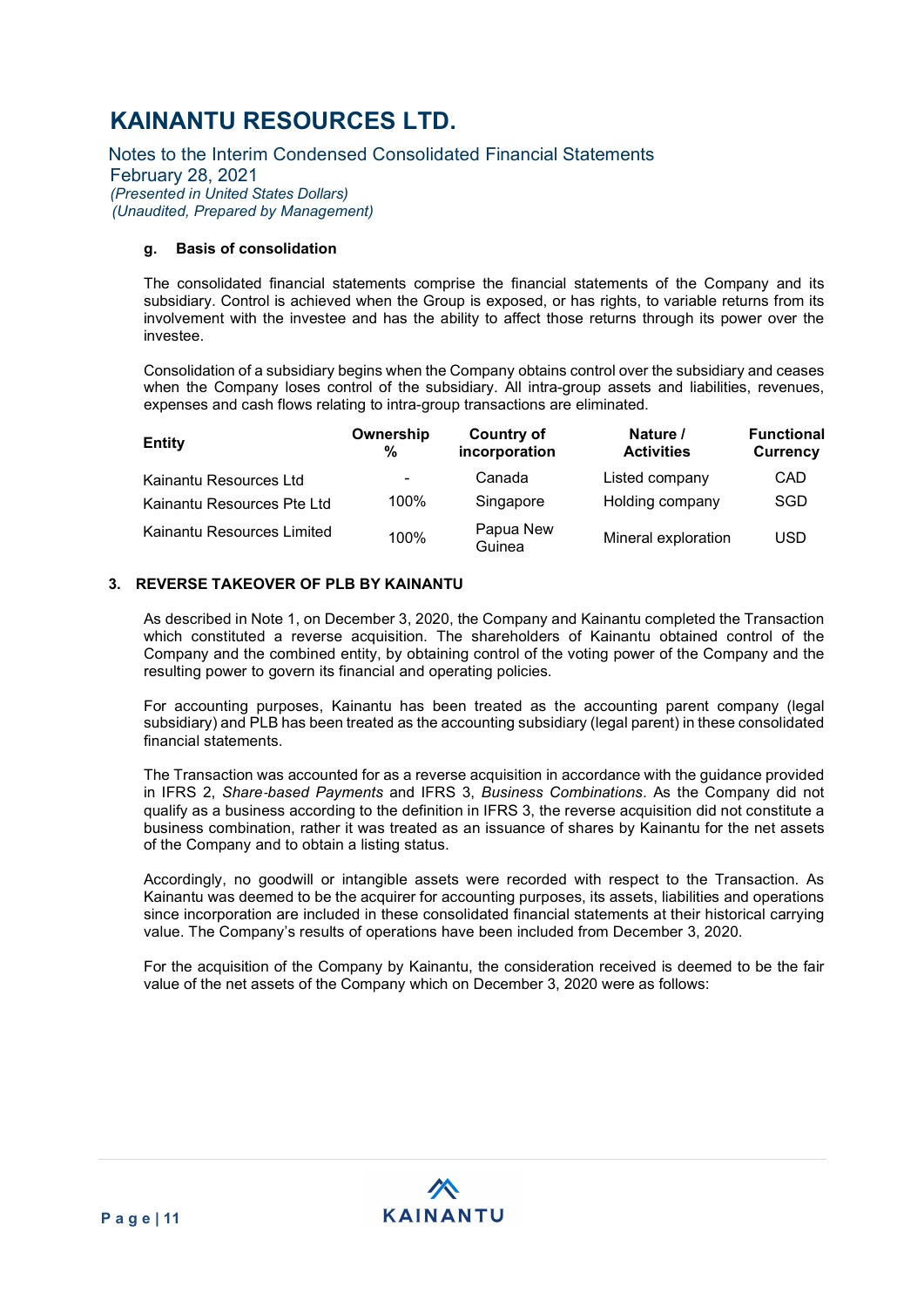Notes to the Interim Condensed Consolidated Financial Statements February 28, 2021 (Presented in United States Dollars) (Unaudited, Prepared by Management)

| <b>Purchase Price</b>                                 |               |
|-------------------------------------------------------|---------------|
| Fair value of shares acquired by Kainantu vendors     | \$<br>102,892 |
| Fair value of shares retained by Company shareholders | 324,922       |
| <b>Transaction costs</b>                              |               |
| <b>Total Purchase Price</b>                           | 427,814       |
|                                                       |               |
| <b>Net Assets Acquired</b>                            |               |
| <b>Current Assets</b>                                 |               |
| Cash                                                  | 125,881       |
| Accounts Receivable                                   | 1.251         |
| <b>Current Liabilities</b>                            |               |
| <b>Accounts Payable</b>                               | (35,448)      |
| <b>Net Identifiable Assets</b>                        | 91,684        |
| <b>Listing expense</b>                                | \$<br>336,130 |

The fair value per share acquired by the Kainantu vendors reflects the transaction price of CAD \$0.07 and the shares retained by the shareholders of PLB based on the capital raising price of CAD \$0.20.

As a result of PLB not meeting the definition of a business under IFRS 3, a listing expense of \$336,130 has been recorded. This represents the excess of the purchase price over the fair value of the assets and liabilities acquired and is characterised as a capital raising cost.

#### 4. PROPERTY AND EQUIPMENT

| Cost                            | <b>Office</b><br><b>Equipment</b> | Machinery &<br><b>Equipment</b><br>จ | <b>Motor</b><br><b>Vehicles</b><br>\$ | <b>Construction</b><br>in Progress | Total<br>\$ |
|---------------------------------|-----------------------------------|--------------------------------------|---------------------------------------|------------------------------------|-------------|
| <b>November 30, 2020</b>        | 10,705                            | 6,370                                | 90,610                                | 370,283                            | 477,968     |
| Additions                       | 1,264                             | 786                                  |                                       |                                    | 2,050       |
| <b>February 28, 2021</b>        | 11,969                            | 7,156                                | 90,610                                | 370,283                            | 480,018     |
| <b>Accumulated Depreciation</b> |                                   |                                      |                                       |                                    |             |
| <b>November 30, 2020</b>        | 514                               | 829                                  | 14.999                                |                                    | 16,342      |
| Depreciation                    | 451                               | 573                                  | 7,551                                 |                                    | 8,575       |
| <b>February 28, 2021</b>        | 965                               | 1,402                                | 22,550                                |                                    | 24,917      |
| <b>Net Book Value</b>           | 11,004                            | 5,754                                | 68,060                                | 370,283                            | 455,101     |

Depreciation is capitalized to exploration and evaluation assets.

### 5. EXPLORATION AND EVALUATION ASSETS

Title to exploration and evaluation assets involves certain inherent risks due to the difficulties of determining the validity of certain claims as well as the potential for problems arising from the frequently ambiguous conveyancing history characteristic of many exploration and evaluation assets. The Group has investigated title to all of its exploration and evaluation assets and, to the best of its knowledge, title to all of its assets are in good standing.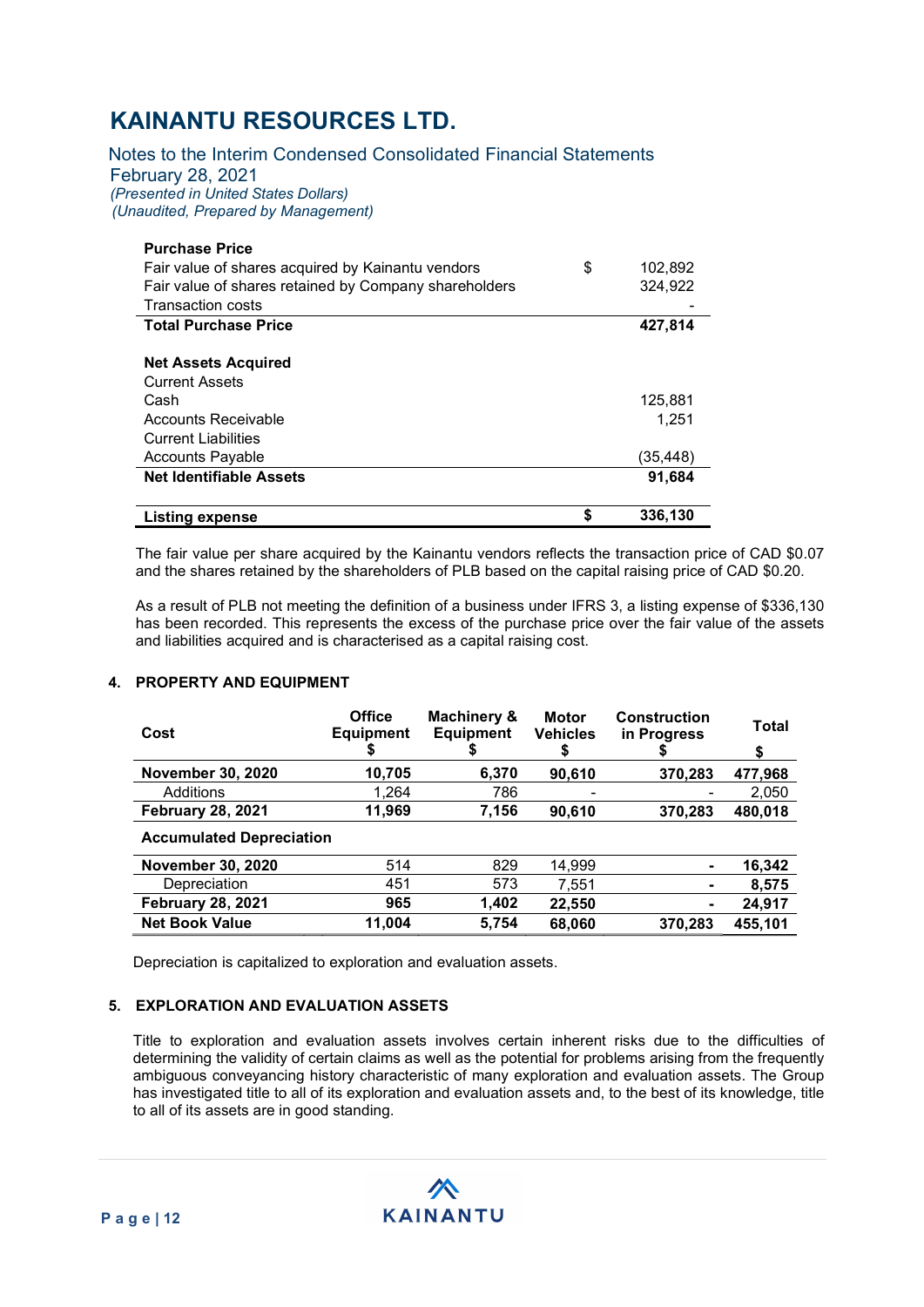Notes to the Interim Condensed Consolidated Financial Statements February 28, 2021 (Presented in United States Dollars) (Unaudited, Prepared by Management)

### 5. EXPLORATION AND EVALUATION ASSETS (continued)

|                          |   | <b>Acquisition Cost</b> | <b>Additions</b> | <b>Impairment</b>        | Total        |
|--------------------------|---|-------------------------|------------------|--------------------------|--------------|
| <b>November 30, 2020</b> | S | 2.330.692               | 380.652          |                          | $-2.711.344$ |
| Kainantu                 |   | ۰                       | 178.689          | $\overline{\phantom{a}}$ | 178,689      |
| <b>February 28, 2020</b> | S | 2.330.692               | 559.341          | $\blacksquare$           | 2.890.033    |

Additions included \$8,575 of capitalized depreciation.

#### 6. SHARE CAPITAL

The Company is authorized to issue unlimited ordinary shares.

During the period ended February 28, 2021, the Company issued 20,500,000 common shares and 10,250,000 share purchase warrants of the Company as part of the Concurrent Financing in conjunction with the reverse acquisition Transaction (Note 1) for total proceeds of CDN \$4,100,000.

Total cash financing cost incurred for the Concurrent Financing amounted to CDN \$38,220 and an additional 572,400 common shares and 1,486,900 share purchase warrants of the Company were issued to certain finders. A cash corporate finance fee of CDN \$68,000 was incurred and an additional 490,000 share purchase warrants of the Company were issued.

#### Share purchase warrants

Details of the status of the share purchase warrants are as follows:

|                                | 2021               |                         |                       |
|--------------------------------|--------------------|-------------------------|-----------------------|
|                                | Number of Warrants | <b>Weighted Average</b> | <b>Exercise Price</b> |
| Outstanding, beginning of year | 100,000            | \$                      | 0.10                  |
| Granted                        | 10,250,000         |                         | 0.40                  |
| Granted                        | 1,486,900          |                         | 0.20                  |
| Granted                        | 490,000            |                         | 0.40                  |
| Exercised                      | (100,000)          |                         | 0.10                  |
| Outstanding, end of year       | 12,226,900         |                         | 0.38                  |

### Stock option plan

The continuity of stock options is as follows:

|                                  | 2021                                                 |        |  |  |  |
|----------------------------------|------------------------------------------------------|--------|--|--|--|
|                                  | Weighted Average Exercise Price<br>Number of Options |        |  |  |  |
|                                  |                                                      | CDN    |  |  |  |
| Balance, beginning of the period | 400,000                                              | 0.10   |  |  |  |
| Granted                          | 4,105,000                                            | 0.21   |  |  |  |
| Exercised                        | (133, 333)                                           | (0.10) |  |  |  |
| Balance, end of the period       | 4,371,667                                            | 0.20   |  |  |  |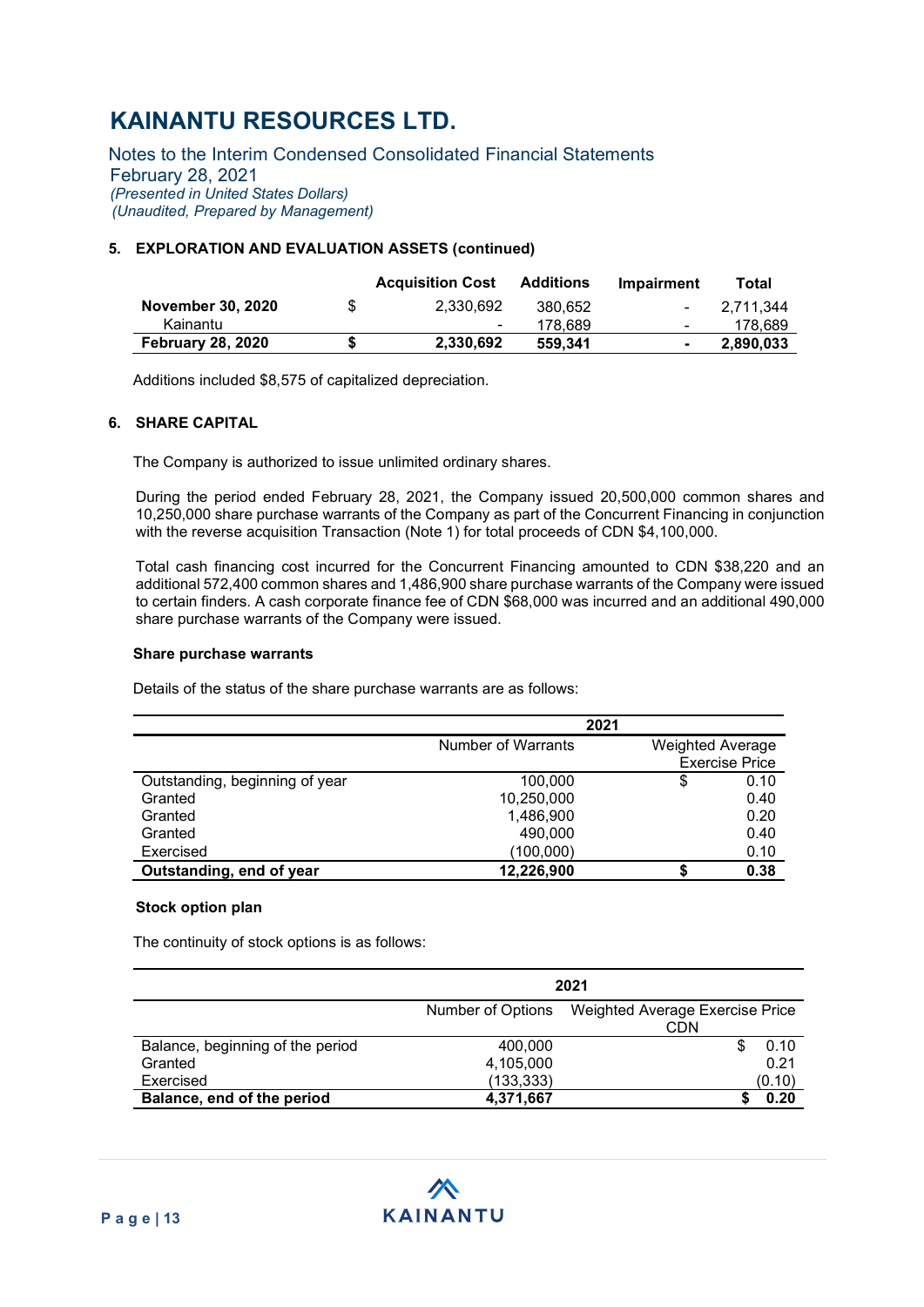Notes to the Interim Condensed Consolidated Financial Statements February 28, 2021 (Presented in United States Dollars) (Unaudited, Prepared by Management)

### 6. SHARE CAPITAL (Continued)

The following stock options were outstanding and exercisable as at February 28, 2021:

|                                  |            |           | Remaining        |
|----------------------------------|------------|-----------|------------------|
|                                  | Exercise   | Number of | Contractual Life |
| Expiry Date                      | Price      | Options   | (Years)          |
| March 14, 2024                   | CDN \$0.10 | 266,667   | 3.04             |
| December 23, 2025                | CDN \$0.21 | 4,105,000 | 4.82             |
| Total                            |            | 4,371,667 |                  |
| Weighted average years to expiry |            |           | 4.71             |

The Company recorded \$230,344 in share-based compensation related to the vested stock options. The Company employed the Black-Scholes option-pricing model using the following assumptions:

#### December 3, 2021

| <b>Assumptions:</b>                                 |                   |
|-----------------------------------------------------|-------------------|
| Risk-free interest rate                             | 0.3%              |
| Expected life of options                            | 5 years           |
| Expected volatility (based on comparable companies) | 100%              |
| Dividend yield                                      | Nil               |
| Forfeiture rate                                     | $0.0\%$           |
| Exercise price                                      | CDN \$0.21        |
| Share price on grant date                           | CDN \$0.28        |
| <b>Result</b>                                       |                   |
| Weighted average fair value per option granted      | <b>CDN \$0.22</b> |

#### 7. RELATED PARTY TRANSACTIONS

#### Key Management Personnel:

Key management personnel include those persons having authority and responsibility for planning, directing and controlling the activities of the Group. The Group has determined that key management personnel consist of executive and non-executive members of the Board and executive management team.

Key management personnel compensation comprised fees paid and share‐based compensation related to the fair value of the stock options granted to these key management personal.

Fees paid to key management personal in the three months ended February 28, 2021 were \$75,616 (2020 - \$nil).

Recognition of share-based payments expense is included in the consolidated financial statements on a graded vesting basis. During the quarter ended February 28, 2021, share‐based compensation for the key management personnel amounted to \$230,344 (2020 ‐ \$nil).

As at February 28, 2021, \$498,121 was due to related party entities in relation to ongoing and funding provided prior to completion of the concurrent financing and Transaction (2020 - \$nil). During the quarter the Group incurred costs associated with a shared services agreement with related party entities totalling \$34,051 (2020 - \$nil)